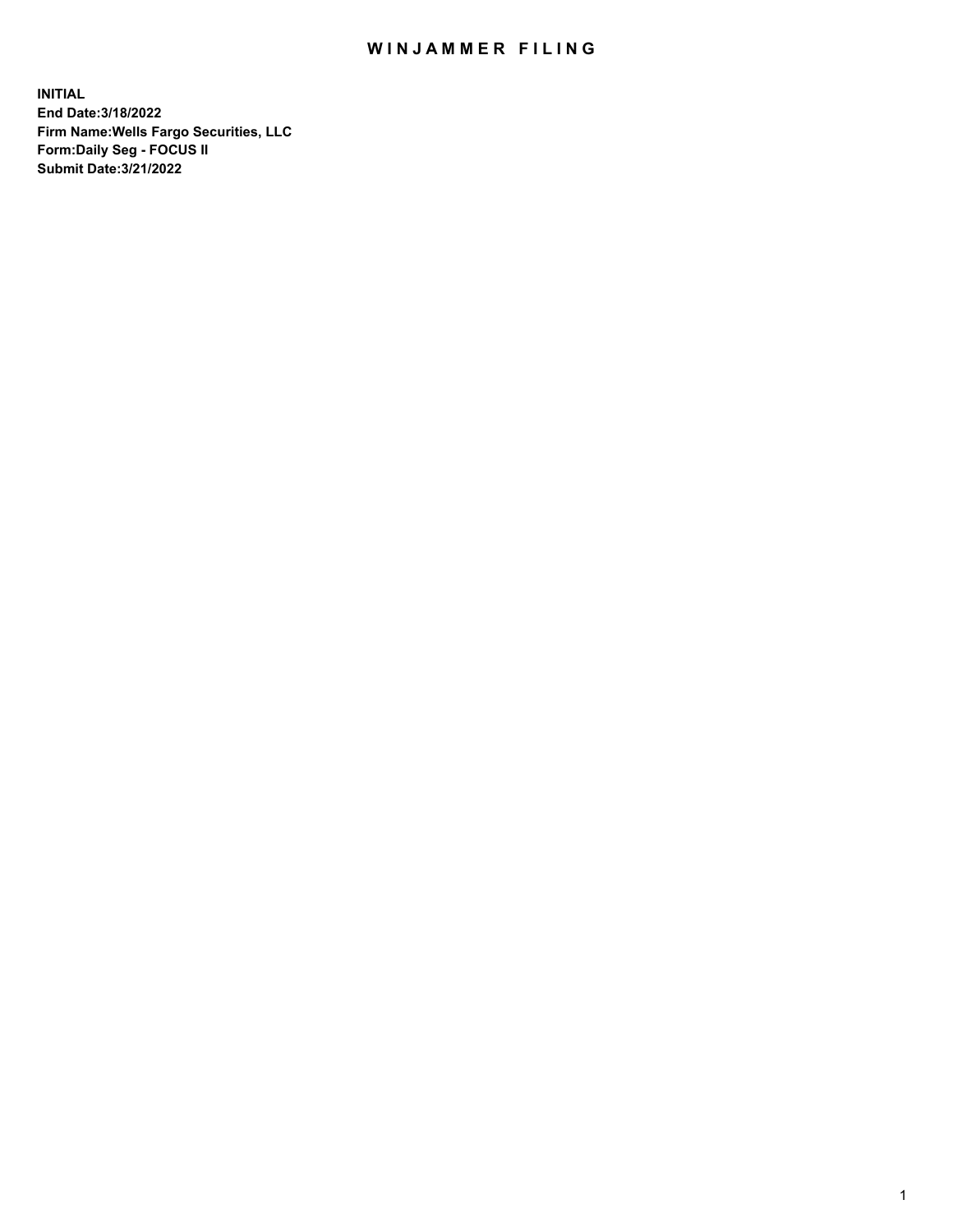**INITIAL End Date:3/18/2022 Firm Name:Wells Fargo Securities, LLC Form:Daily Seg - FOCUS II Submit Date:3/21/2022 Daily Segregation - Cover Page**

| Name of Company                                                                                                                                                                                                                                                                                                                | <b>Wells Fargo Securities LLC</b>                          |
|--------------------------------------------------------------------------------------------------------------------------------------------------------------------------------------------------------------------------------------------------------------------------------------------------------------------------------|------------------------------------------------------------|
| <b>Contact Name</b>                                                                                                                                                                                                                                                                                                            | <b>James Gnall</b>                                         |
| <b>Contact Phone Number</b>                                                                                                                                                                                                                                                                                                    | 917-699-6822                                               |
| <b>Contact Email Address</b>                                                                                                                                                                                                                                                                                                   | james.w.gnall@wellsfargo.com                               |
| FCM's Customer Segregated Funds Residual Interest Target (choose one):<br>a. Minimum dollar amount: ; or<br>b. Minimum percentage of customer segregated funds required:% ; or<br>c. Dollar amount range between: and; or<br>d. Percentage range of customer segregated funds required between:% and%.                         | 105,000,000<br><u>0</u><br>0 <sub>0</sub><br>00            |
| FCM's Customer Secured Amount Funds Residual Interest Target (choose one):<br>a. Minimum dollar amount: ; or<br>b. Minimum percentage of customer secured funds required:%; or<br>c. Dollar amount range between: and; or<br>d. Percentage range of customer secured funds required between:% and%.                            | 30,000,000<br><u>0</u><br>0 <sub>0</sub><br>0 <sub>0</sub> |
| FCM's Cleared Swaps Customer Collateral Residual Interest Target (choose one):<br>a. Minimum dollar amount: ; or<br>b. Minimum percentage of cleared swaps customer collateral required:% ; or<br>c. Dollar amount range between: and; or<br>d. Percentage range of cleared swaps customer collateral required between:% and%. | 355,000,000<br><u>0</u><br>00<br>00                        |

Attach supporting documents CH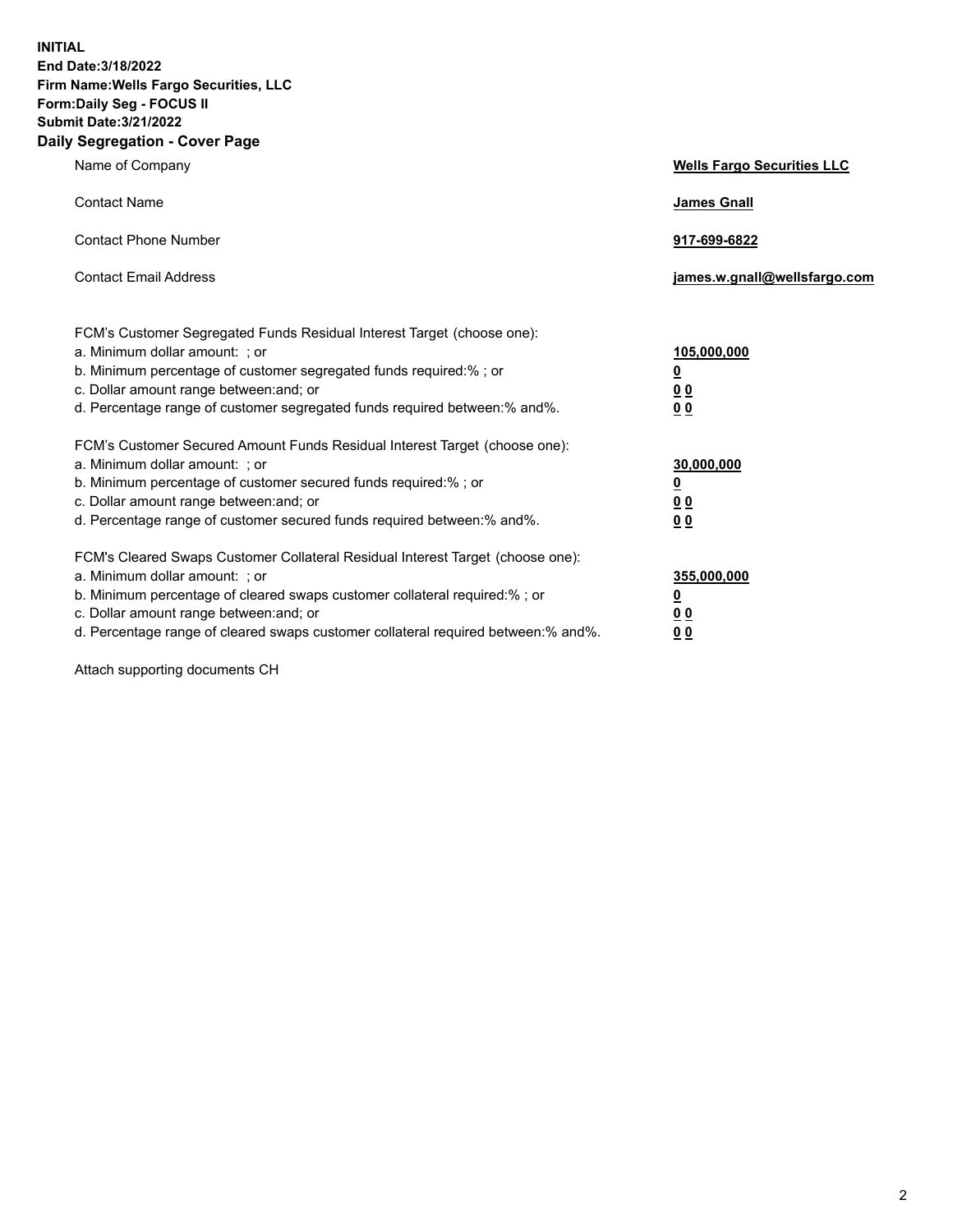**INITIAL End Date:3/18/2022 Firm Name:Wells Fargo Securities, LLC Form:Daily Seg - FOCUS II Submit Date:3/21/2022 Daily Segregation - Secured Amounts**

Foreign Futures and Foreign Options Secured Amounts Amount required to be set aside pursuant to law, rule or regulation of a foreign government or a rule of a self-regulatory organization authorized thereunder **0** [7305] 1. Net ledger balance - Foreign Futures and Foreign Option Trading - All Customers A. Cash **623,088,507** [7315] B. Securities (at market) **271,369,403** [7317] 2. Net unrealized profit (loss) in open futures contracts traded on a foreign board of trade **-153,094,518** [7325] 3. Exchange traded options a. Market value of open option contracts purchased on a foreign board of trade **20** [7335] b. Market value of open contracts granted (sold) on a foreign board of trade **-50,436** [7337] 4. Net equity (deficit) (add lines 1. 2. and 3.) **741,312,976** [7345] 5. Account liquidating to a deficit and account with a debit balances - gross amount **8,782,965** [7351] Less: amount offset by customer owned securities **-8,753,466** [7352] **29,499** [7354] 6. Amount required to be set aside as the secured amount - Net Liquidating Equity Method (add lines 4 and 5) **741,342,475** [7355] 7. Greater of amount required to be set aside pursuant to foreign jurisdiction (above) or line 6. **741,342,475** [7360] FUNDS DEPOSITED IN SEPARATE REGULATION 30.7 ACCOUNTS 1. Cash in banks A. Banks located in the United States **294,269,038** [7500] B. Other banks qualified under Regulation 30.7 **6,955,212** [7520] **301,224,250** [7530] 2. Securities A. In safekeeping with banks located in the United States **225,665,871** [7540] B. In safekeeping with other banks qualified under Regulation 30.7 **0** [7560] **225,665,871** [7570] 3. Equities with registered futures commission merchants A. Cash **12,384,999** [7580] B. Securities **45,703,532** [7590] C. Unrealized gain (loss) on open futures contracts **24,178,075** [7600] D. Value of long option contracts **20** [7610] E. Value of short option contracts **-50,436** [7615] **82,216,190** [7620] 4. Amounts held by clearing organizations of foreign boards of trade A. Cash **0** [7640] B. Securities **0** [7650] C. Amount due to (from) clearing organization - daily variation **0** [7660] D. Value of long option contracts **0** [7670] E. Value of short option contracts **0** [7675] **0** [7680] 5. Amounts held by members of foreign boards of trade A. Cash **426,560,101** [7700] B. Securities **0** [7710] C. Unrealized gain (loss) on open futures contracts **-165,599,136** [7720] D. Value of long option contracts **0** [7730] E. Value of short option contracts **0** [7735] **260,960,965** [7740] 6. Amounts with other depositories designated by a foreign board of trade **0** [7760] 7. Segregated funds on hand **0** [7765] 8. Total funds in separate section 30.7 accounts **870,067,276** [7770] 9. Excess (deficiency) Set Aside for Secured Amount (subtract line 7 Secured Statement Page 1 from Line 8) **128,724,801** [7380]

- 10. Management Target Amount for Excess funds in separate section 30.7 accounts **30,000,000** [7780]
- 11. Excess (deficiency) funds in separate 30.7 accounts over (under) Management Target **98,724,801** [7785]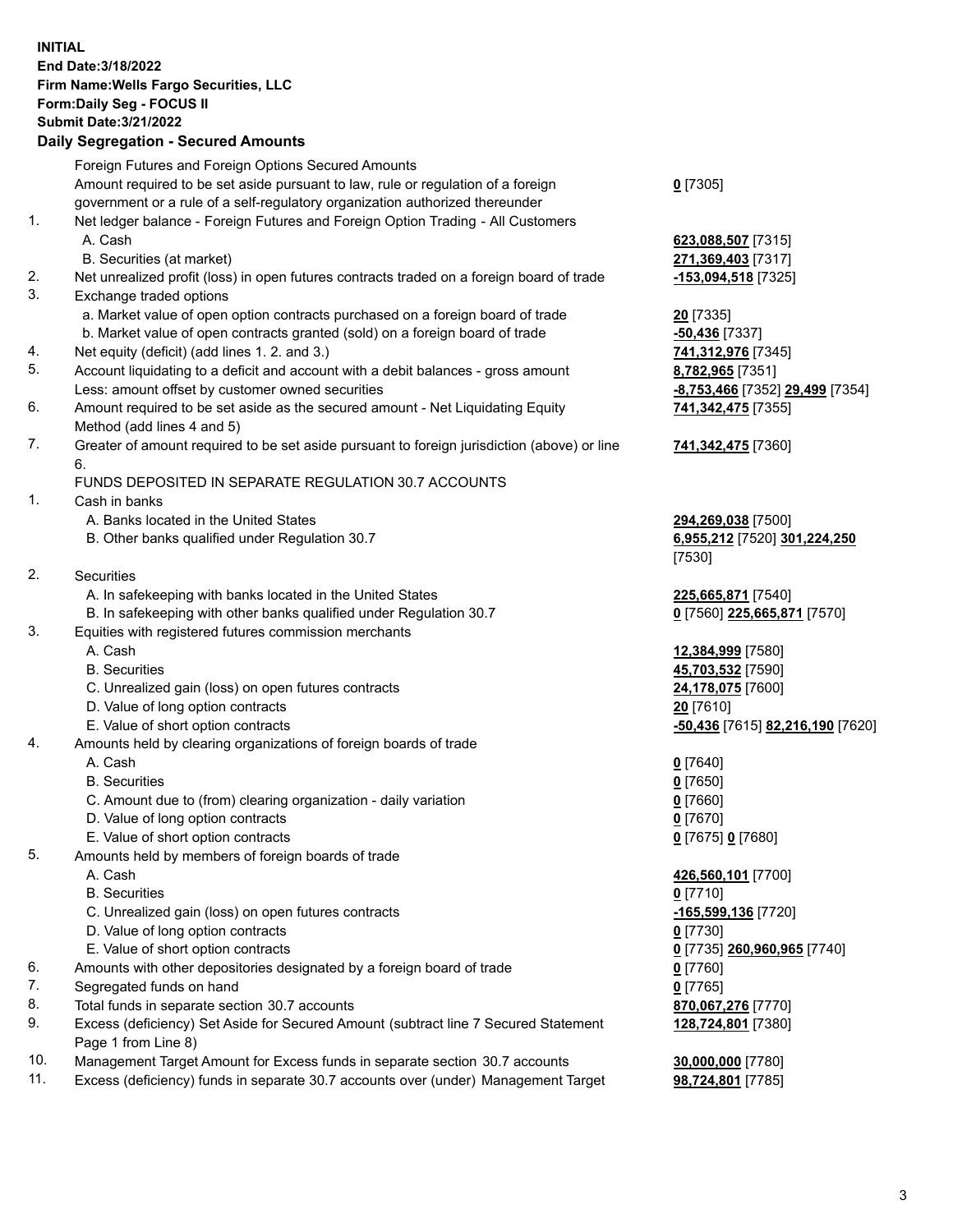**INITIAL End Date:3/18/2022 Firm Name:Wells Fargo Securities, LLC Form:Daily Seg - FOCUS II Submit Date:3/21/2022 Daily Segregation - Segregation Statement** SEGREGATION REQUIREMENTS(Section 4d(2) of the CEAct) 1. Net ledger balance A. Cash **3,780,846,899** [7010] B. Securities (at market) **1,945,182,796** [7020] 2. Net unrealized profit (loss) in open futures contracts traded on a contract market **-715,429,449** [7030] 3. Exchange traded options A. Add market value of open option contracts purchased on a contract market **2,326,924,386** [7032] B. Deduct market value of open option contracts granted (sold) on a contract market **-2,203,563,214** [7033] 4. Net equity (deficit) (add lines 1, 2 and 3) **5,133,961,418** [7040] 5. Accounts liquidating to a deficit and accounts with debit balances - gross amount **182,474,046** [7045] Less: amount offset by customer securities **-182,385,131** [7047] **88,915** [7050] 6. Amount required to be segregated (add lines 4 and 5) **5,134,050,333** [7060] FUNDS IN SEGREGATED ACCOUNTS 7. Deposited in segregated funds bank accounts A. Cash **211,868,452** [7070] B. Securities representing investments of customers' funds (at market) **625,367,260** [7080] C. Securities held for particular customers or option customers in lieu of cash (at market) **120,960,702** [7090] 8. Margins on deposit with derivatives clearing organizations of contract markets A. Cash **2,822,901,137** [7100] B. Securities representing investments of customers' funds (at market) **124,186,413** [7110] C. Securities held for particular customers or option customers in lieu of cash (at market) **1,824,222,094** [7120] 9. Net settlement from (to) derivatives clearing organizations of contract markets **-111,483,846** [7130] 10. Exchange traded options A. Value of open long option contracts **2,326,924,386** [7132] B. Value of open short option contracts **-2,203,563,214** [7133] 11. Net equities with other FCMs A. Net liquidating equity **0** [7140] B. Securities representing investments of customers' funds (at market) **0** [7160] C. Securities held for particular customers or option customers in lieu of cash (at market) **0** [7170] 12. Segregated funds on hand **0** [7150] 13. Total amount in segregation (add lines 7 through 12) **5,741,383,384** [7180] 14. Excess (deficiency) funds in segregation (subtract line 6 from line 13) **607,333,051** [7190] 15. Management Target Amount for Excess funds in segregation **105,000,000** [7194] 16. Excess (deficiency) funds in segregation over (under) Management Target Amount **502,333,051** [7198]

Excess